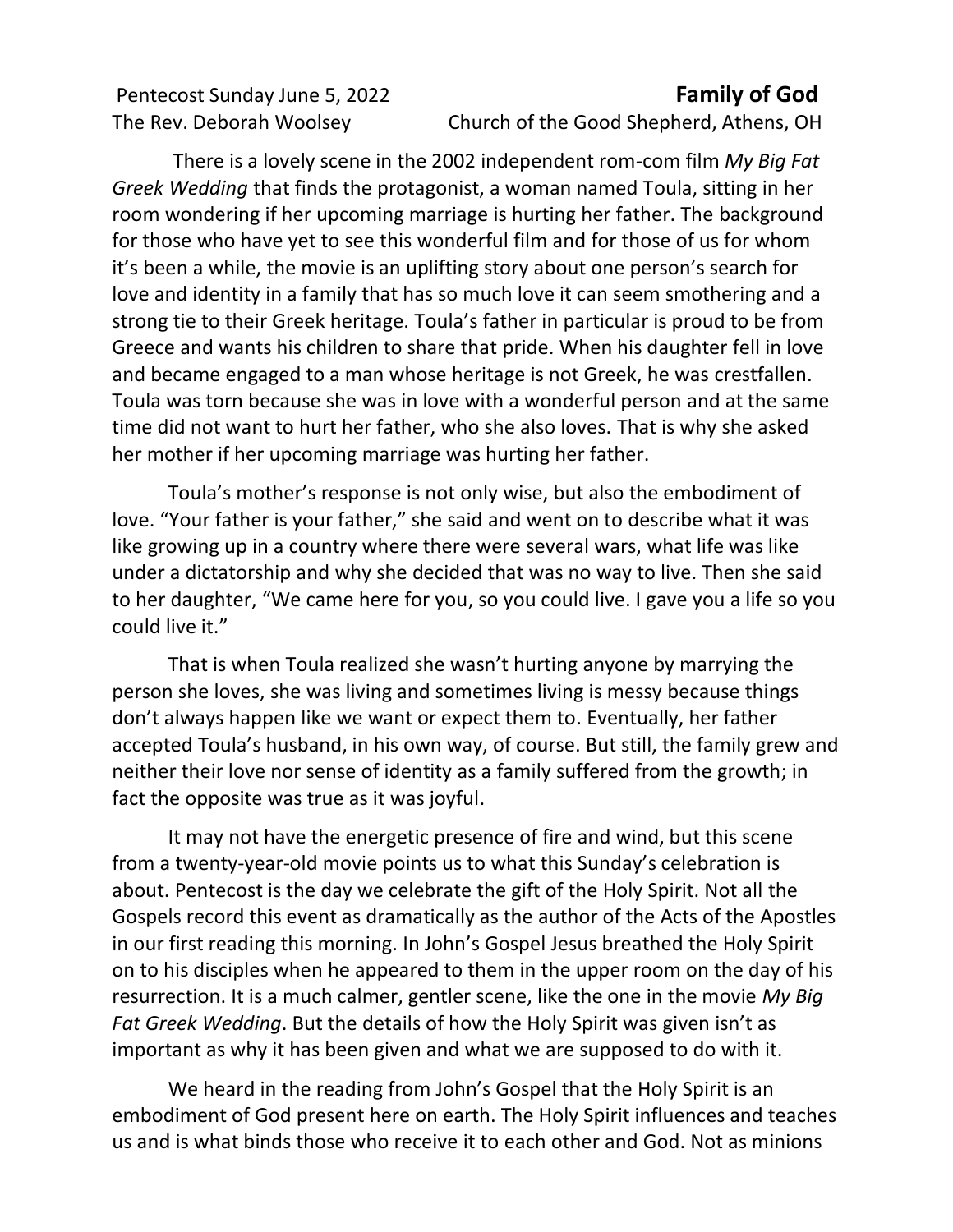who do God's labor, but as we read in the section of Romans this morning, as God's beloved children. This is the Spirit that drives and inspires us to embody the love of God on earth and makes us God's family. A family that – when we are at our best - has so much love it can make room for each other, like Toula's family, even if that can sometimes be a messy process.

That is the message from the Acts of the Apostles when the disciples moved from being inside in their safe space that was just for them into the streets where they talked about God at work in the world in the language of the people in those streets. That was them living out the gift of the Holy Spirit. It was so messy and startling some folks accused the disciples of being under the influence of another kind of spirit. I've always found that part funny. People out in public talking about God in a positive way in someone's native language was seen as so bizarre it was interpreted as a bunch of people being inebriated. In other words, the behavior and message were discounted as nonsense because it was contrary to some commonly accepted notion. However, the assumption of an angry God punishing people who are different is often accepted without question. I've experienced dismissal and disbelief before, and it still makes me wonder about the foundation of such assumptions.

Because he wanted to go somewhere warm after our January 7 wedding, my husband and I honeymooned in the Dominican Republic in the lovely seaside city of Punta Cana. This city has several resorts, as tourism is one of their main sources of income. This means the people who live there are familiar with the ways of tourists and probably had reason to assume visitors from America were rude, demanding, and whatever else justifies calling American tourists 'ugly'. So, when I started conversations with the people who worked at the resort we stayed at in Spanish (their native language), asking them about their lives and families, they never believed me when I told them where I am from. "No, you aren't American," person after person said to me, "You are joking." Then they'd look me over and tell me I was from France or Brazil or a European country. I couldn't even get someone to guess I was from Canada. All because I spoke Spanish and showed an interest in who they were. After a while, I think a few believed me. My husband likes to joke (because he is rustier with Spanish) that once he spoke up, most folks were more likely to believe we are from America.

I was struck with how hard it was for so many kind and intelligent people to believe I am American. It made we wonder about my fellow American travelers and the impression they left behind that was so hard for me to challenge. Yet, the day we left, so many people on staff had genuine tears in their eyes, wished us safe travels and told us to come back as we always have a home with them. I don't believe that was something they said to everyone.